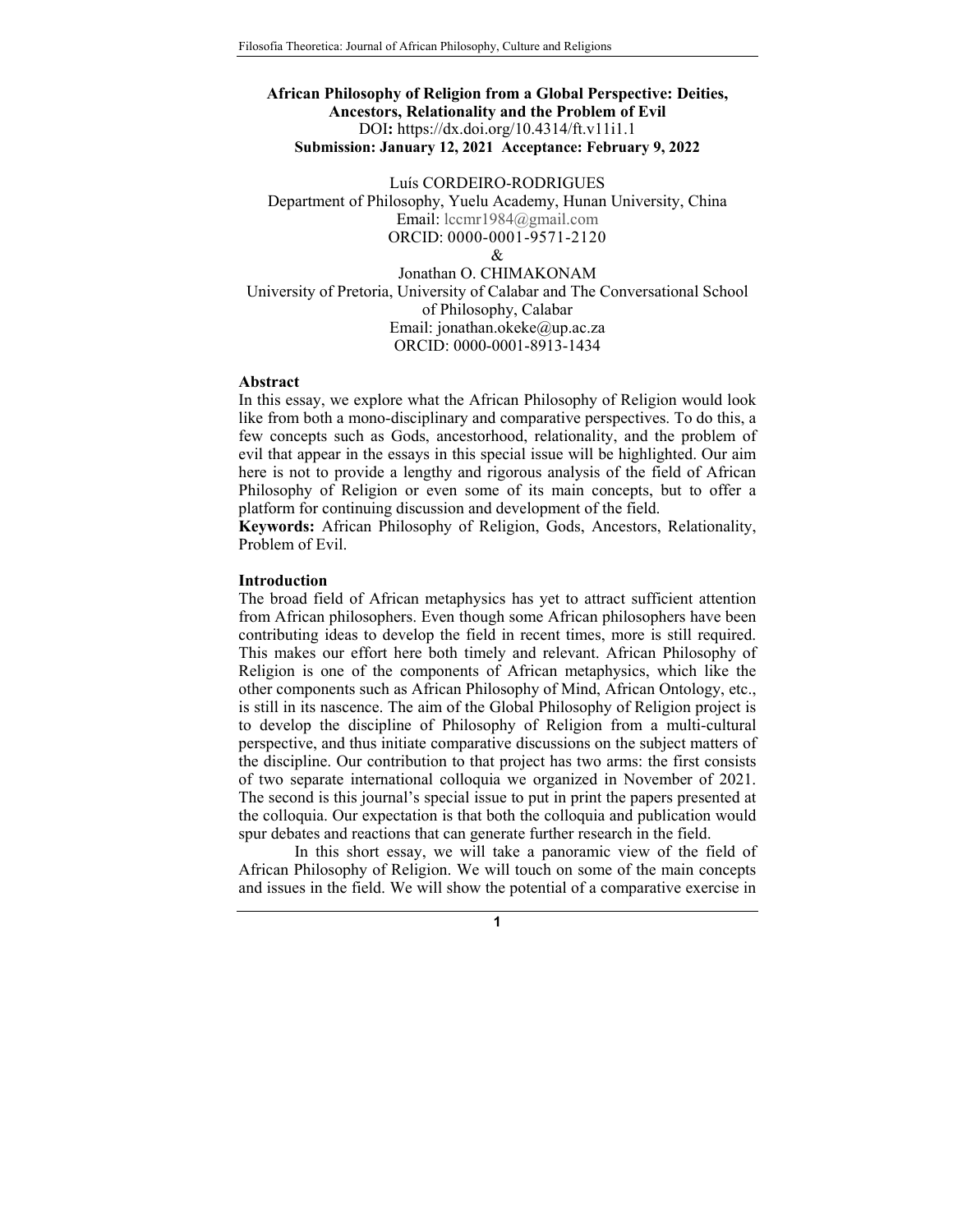Philosophy of Religion between Africa and China to motivate healthy and fruitful intercultural exchange. Finally, We will provide a summary of all the articles that appear in this special issue and show their promises in extending the frontiers of knowledge.

### **African Philosophy of Religion from a Global Perspective**

The decline of the epistemological empire of the West has been announced in several fields of philosophical inquiry (SANTOS 2018; CHIMAKONAM 2019; CORDEIRO-RODRIGUES 2021). For example, today, in normative fields such as ethics and political philosophy, it is crucial to approach issues from a global viewpoint rather than just through the straw lens of one cultural particular. Nonetheless, it seems that the more theoretical fields of philosophy, such as philosophy of religion and metaphysics, have not yet become as global as other fields. With the Global Philosophy of Religion Project led by Professor Yujin Nagasawa, it may be the first time in the history of philosophy that there is a global and serious engagement with philosophies from the South regarding philosophy of religion ("The Global Philosophy of Religion Project" 2021). This special issue results from two conferences that we have organized funded by this project and they try to look at philosophy of religion putting African philosophy at the center of a global debate. Both conferences were focused on African philosophy and the problem of evil, but with slightly distinct sub-focuses. Our first conference focused on the existence of deities, ancestors and other supernatural entities. Broadly speaking, the papers focused on exploring the meaning and nature of such entities. Thus, several papers were presented discussing what ancestors, deities, sacrifice, the devil mean, taking mostly a comparative view and exploring how these definitions relate to questions of evil.

The second conference more directly tackled the problem of evil in the African philosophical context. The problem of evil results from a specific understanding of God, but the way that Africans understand Gods may not be the same and different problems of evil may result from this. The result of these two conferences was a series of articles that either tackles the issue directly or contributes to its understanding by offering a comparative perspective with Chinese and Western philosophy.

 Thus, our project centers on unbundling the field of African Philosophy of Religion from a global perspective. Why is such an approach important? It is one thing to theorize on a discipline and quite another to bring such theories to the global marketplace of ideas. Our focus is to explore what most of the ideas on the concepts and issue in the discipline would look like when considered comparatively from the viewpoint of another culture like the Chinese. What, for instance, are the similarities and differences between the African and the Chinese conceptions of God? Rouyan Gu addresses this concern in his contribution to this issue. In reading Gu, one can see that some of the ideas of God present in the Yoruba traditional religion are also present in some ancient Chinese religions.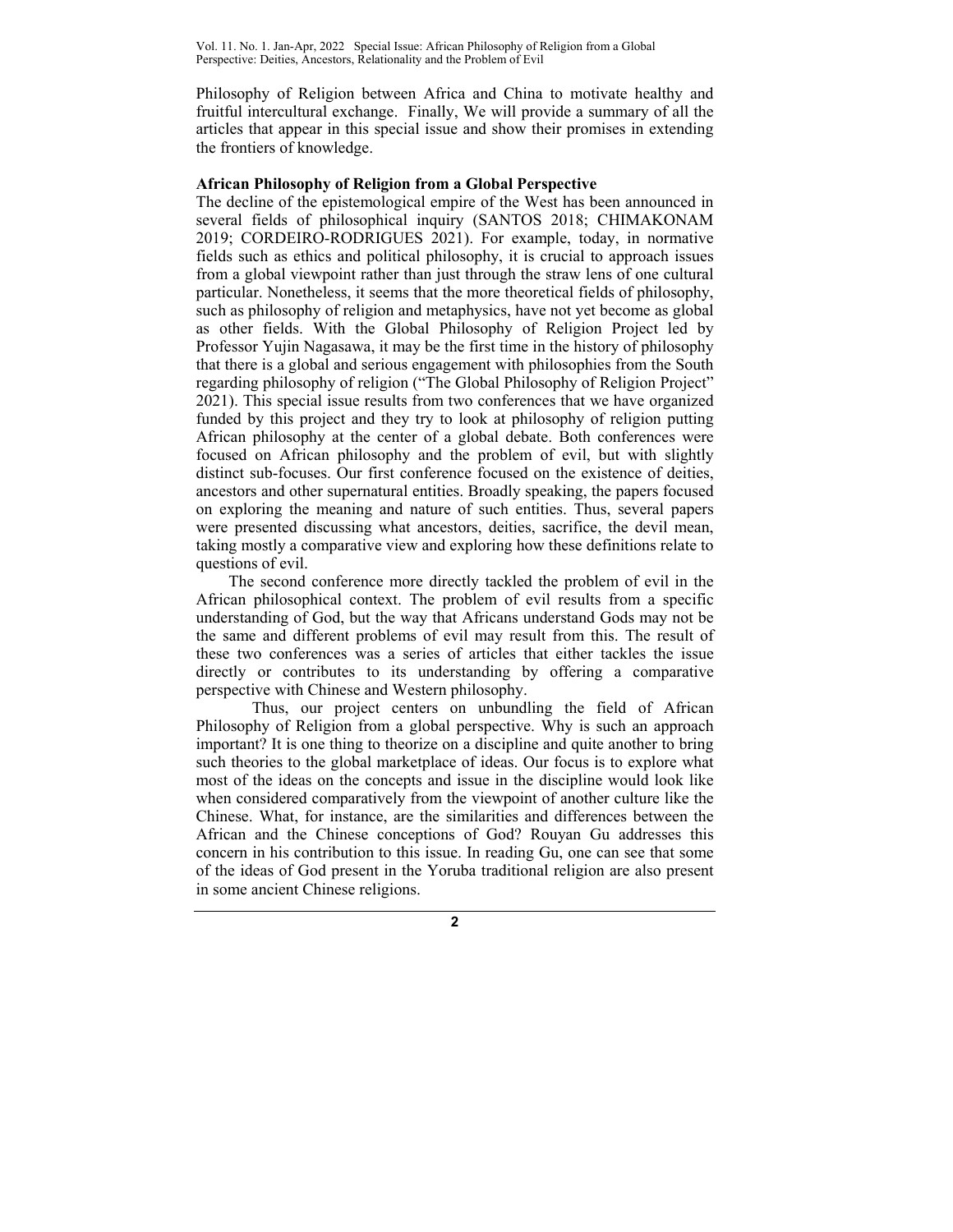The same is the case in Pao-Shen Ho essay that compares monotheism in Igala and Christian religions. Certain nuances abound that indicate that the concept of monotheism might not mean precisely the same thing in both religions. This speaks to how much cultures of the world share in common, but also how much differences exist between them. What is implicated here is the need for mutual respect and recognition of the validity of each other's epistemic standpoint. Part of the problem that engulf intercultural relations between diverse peoples is the error of each side, supposing that its epistemic formation is the best. In this way, epistemic marginalization (see CHIMAKONAM & DU' TOIT 2018) or even outright epistemicide (see SANTOS 2014) could become a serious problem militating against fruitful intercultural relations.

From the above, one can argue that veritable benefits of comparative exercises include testing one culture's ideas against another's, but also creating an avenue for fostering intercultural communication and understanding. For example, Wei Hua in his contribution on Augustine, Ancestors and the Problem of Evil discloses an interesting connection between Augustine's theory of evil largely accepted as Western and the various ideas latent in African traditional religions. He was able to demonstrate that Augustine may have seriously been influenced by various African cultural worldviews of his time. Part of the benefit of this discovery can be seen in colonial and decolonial discourses where arguments are rift on whether Africa has contributed any ideas to modern civilization or not. Comparative exercises, thus, enable us to learn about other cultures, what we share or do not share in common with others, and how such knowledge could be useful in forging healthy intercultural relations.

Further, even though artificial borders and presumed racial differences have widened the gap between cultures, digital technologies are demonstrating their capacity to make the world a "global village" (MCLUHAN 1962, 1967). But is it necessary that the world should become a global village? This is not a trivial question. It is easy for a careless observer to dismiss such a necessity, but what would life led in isolation be like? At the individual level, it can be poor, lonely and sad, perhaps, but it is the same at the group or cultural level. Human beings are social animals, in that they require the interaction of others to flourish. This is also the case for societies. No culture or people can thrive alone. Otherwise, many nations today would prefer to be isolated from the rest. In fact, after the construction of the global matrix of modernity that brings all cultures of the world together economically, socially, politically, and otherwise, isolation is increasingly being used as punishment.. The untold suffering and hardship in the countries that are isolated prove that it is as difficult for nations to survive alone as it is for individuals.

To substantiate the above, Naomi Thurston in her contribution, compares the ideas of communal relationships using ancestor commemoration in both the Akan and East Asian cultures. We can look at the common traits in both cultures, as things that underscore the importance of cooperative and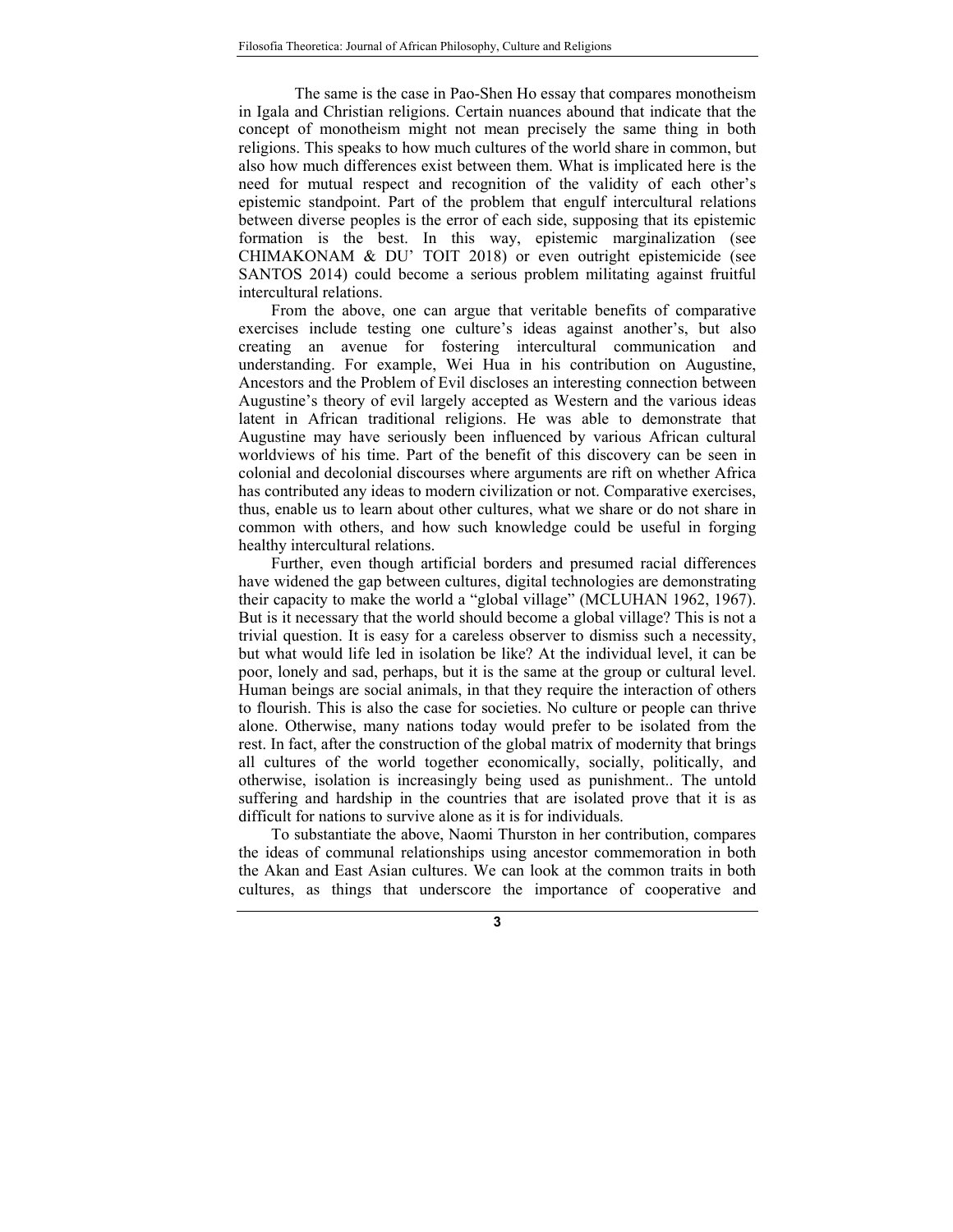complementary living not just for human beings but for diverse cultures. Nowadays, people of diverse nationalities emigrate to other culture areas. The cultural shock that stems from such often leads to conflicts, xenophobic and otherwise. Sociologists often study ways of averting such conflicts, which mainly consists of disseminating knowledge on the things that unite people (TAVERNARO-HAIDARIAN 2021). Thurston uses the Akan and East Asian contexts to unravel the metaphysical, moral and social dimensions of communal living through ancestor commemoration.

Indeed, various forms of comparative exercises shed light on the significance of cultural diversity and uniformity. This point is made manifest in the contributions of Bony Schachter on the polythetic definition of sacrifice from the African and Chinese cultural worldviews; Jiechen Hu on the comparison on divinities and ancestors from African and Confucian perspectives; Jun Wang and Luís Cordeiro-Rodrigues on the Problem of Evil from an Intercultural Perspective. These essays, in more than one way, demonstrate the shared values between African and Chinese cultures. The knowledge of these values has the potential to strengthen Afro-Chinese relations in a world beset by differences. These are the sort of things we can look at to promote comparative exercises such as the one in the area of Philosophy of Religion. In this project, our center-piece may have been the African philosophy of Religion, but an approach from the global perspective that allows philosophers from Africa and China to debate and share ideas remains critical in forging an intellectual basis for healthy intercultural relations.

## **Deities, Ancestors, Relationality and the Problem of Evil**

The first eight articles of this special issue offer African perspectives on God and the problem of evil. Aribiah Attoe addresses the problem of evil by reconstructing an idea of God (grounded in African philosophy) as material and depersonalized. Amara Ani Chimakonam explores the evidential problem of evil taking on board African religions. By using the Igbo concept of Ejima, she contends that the evidential problem of evil does not necessarily pose a problem to African religions. Ada Agada criticizes two prominent philosophers (John A.I. Bewaji and Ademola Kazeem Fayemi) who have addressed the problem of evil from an African viewpoint. In his paper, he contests these philosophers' approach of endorsing a limited God in their discussions on the problem of evil, and then offers an alternative view. Although these philosophers amply disagree on the nature of evil, their views represent new intellectual platforms for debates in the burgeoning field of African Philosophy of Religion.

Emmanuel Ofuasia discusses the existence of the Devil in African religions using Yoruba and Igbo philosophies. He contends that there is no place for the existence of the Devil in these religions. His argument is that references to the Devil that abound in various African languages may have stemmed from the influence of the Judeo-Christian religion. Zubairu Bambale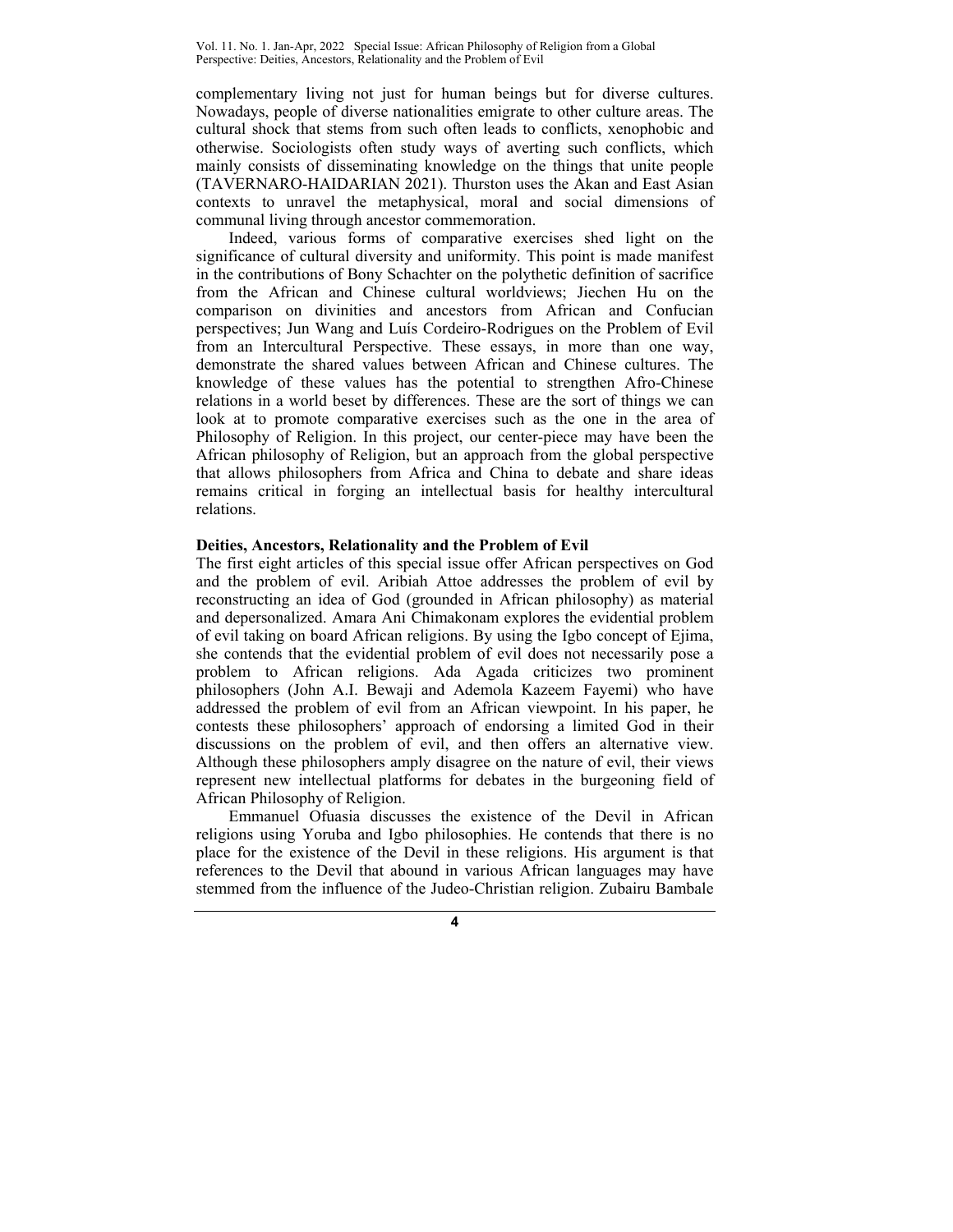explores the Hausa worldview and the idea of the death penalty by looking at the concepts of after-life through the prism of African relationality. Although he concluded that the death penalty is warranted for certain offences in traditional Hausa religious culture, it is abhorred. Jonathan O. Chimakonam uses the same relationality principle to look at the problem of tolerance from the viewpoint of Indigenous African Religions. He contends that the ideology of the African traditional religions is more tolerant than Christianity and Islam, and that this has to do with their concepts of God. L. Uchenna Ogbonnaya offers an account of the nature of God from an African metaphysical viewpoint. He contends that God is not pure spirit, but spirit and matter. This account challenges the dualist view that spirit is good and matter is evil. This is because if God is good and God has matter, then matter cannot be evil. These ideas generate questions for current and future debates in more than one way.

Crucial for contemporary philosophy is that an intercultural approach is taken. Without such an approach, philosophical methodology is poor and incomplete. Hence, being inclusive of many world philosophies seems to be a necessary condition for good philosophical practice (WAREHAM 2017; MA & BRAKEL 2016). The second group of papers tackle comparative questions in philosophy of religion that are relevant for the problem of evil. Wei Hua offers a new interpretation of Saint Augustine's account on evil by considering the influence that African religions may have had on his thought. By doing this, Hua provides a new perspective on the problem of evil. Rouyan Gu compares concepts of God in Yoruba and Chinese religions (with a special focus on Buddhism). Through this inquiry, Gu clarifies the meaning of God and how we can formulate a more intercultural concept of God. Pao-Shen Ho looks at Igala religion and discusses, in comparison with Christianity, whether the Igala ought to be understood as monotheistic or polytheistic. Naomi Thurston tries to look at definitions of ancestors by comparing the concepts in the Akan traditions with East-Asian perspectives. These ideas constitute intellectual forder for further comparative reflections.

Bony Shachter looks at sacrifices for ancestors in Chinese (especially Daoism) and Igbo religions. By exploring comparisons, he then offers an intercultural way to define sacrifice. As Shachter notes, sacrifice is closely connected to how humans relate to ancestors. Given that ancestors are at the center of supernatural good and evil, to understand sacrifice is, therefore, crucial to understand good and evil in Chinese and African religions. Jiechen Hu reflects on the meaning of divinities and ancestorship by comparing African and Confucian cosmologies. He contends that classifications such as 'monotheism', 'polytheism' and 'animism' do not capture the meaning of deities and ancestors in Confucian and African traditions. Finally, Jun Wang and Luís Cordeiro-Rodrigues offer pathways to a methodology to address the problem of evil. They contend that it is indispensable to address the problem of evil from an intercultural perspective in order to find a satisfactory solution.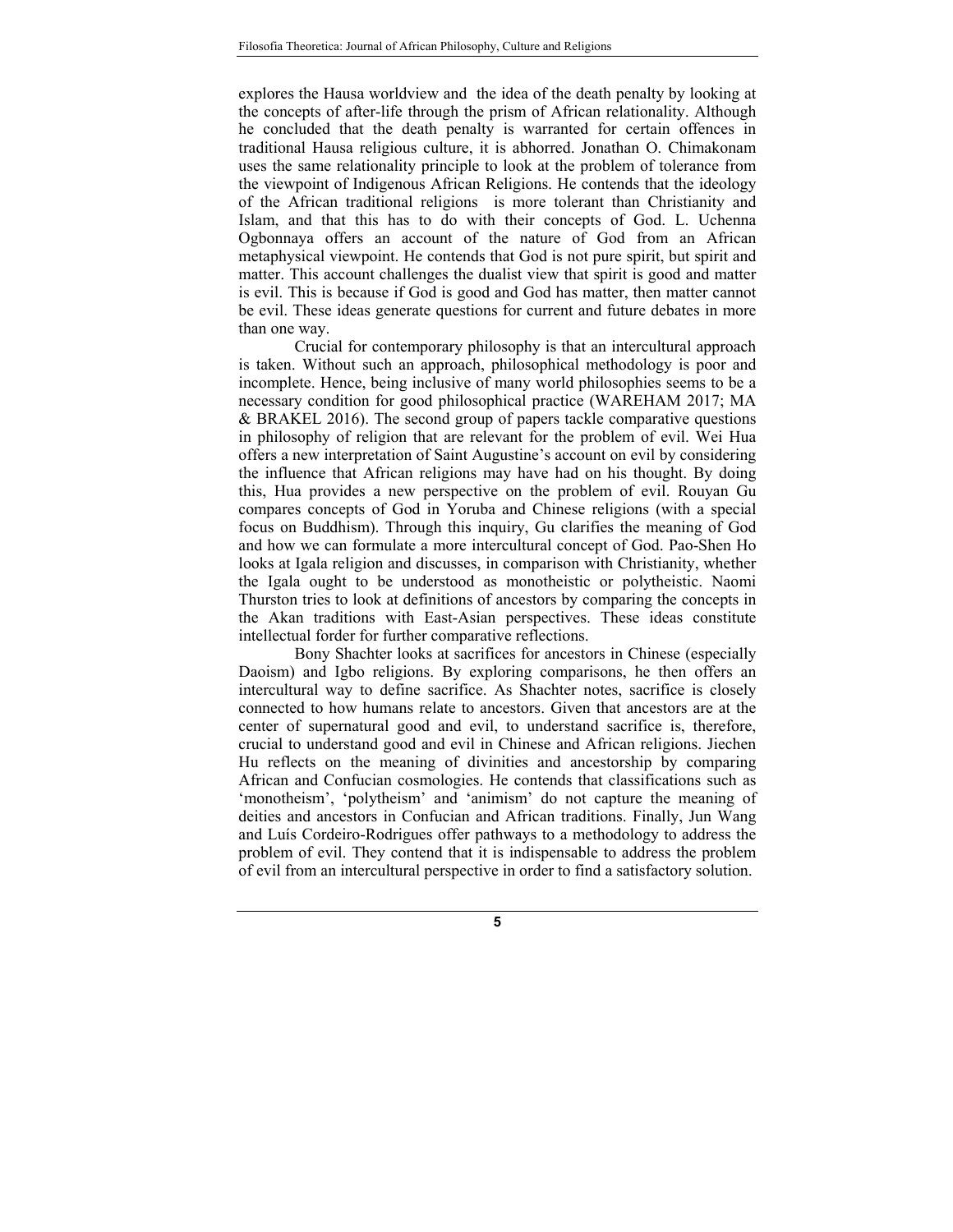This rich special issue offers innovative views on the problem of evil, God, deities, ancestors, sacrifice, Saint Augustine, African and Chinese religions, the devil, and the methodology of philosophy of religion. It is, to our knowledge, the first special issue that addresses and compares in length African philosophy with different traditions. This is a great step to overcome epistemic injustices and to the formulation of new philosophical theories. Let the conversation begin!

## **Funding Acknowledgements**

This publication was made possible through the support of a grant from the John Templeton Foundation and the Global Philosophy of Religion Project at the University of Birmingham. The opinions expressed in this publication are those of the author(s) and do not necessarily reflect the views of these organisations.



#### **Relevant Literature**

- 1. CHIMAKONAM, Jonathan O. [Ezumezu: A System of Logic for African Philosophy and Studies], 2019. NY: Springer: New York.
- 2.  $\&$  Louise DU TOIT (eds.). [African Philosophy and the Epistemic Marginalisation of Women], 2018. Routledge: London.
- 3. CORDEIRO-RODRIGUES, Luís. 2021. "African Higher Education and Decolonizing the Teaching of Philosophy," [Educational Philosophy and Theory], pp1-14, 2021. Vol 0. No 0. **https://doi.org/10.1080/00131857.2021.1945438**.
- 4. MA, Lin, & Jaap VAN BRAKEL. [Fundamentals of Comparative and Intercultural Philosophy], 2016. Suny Press: New York.